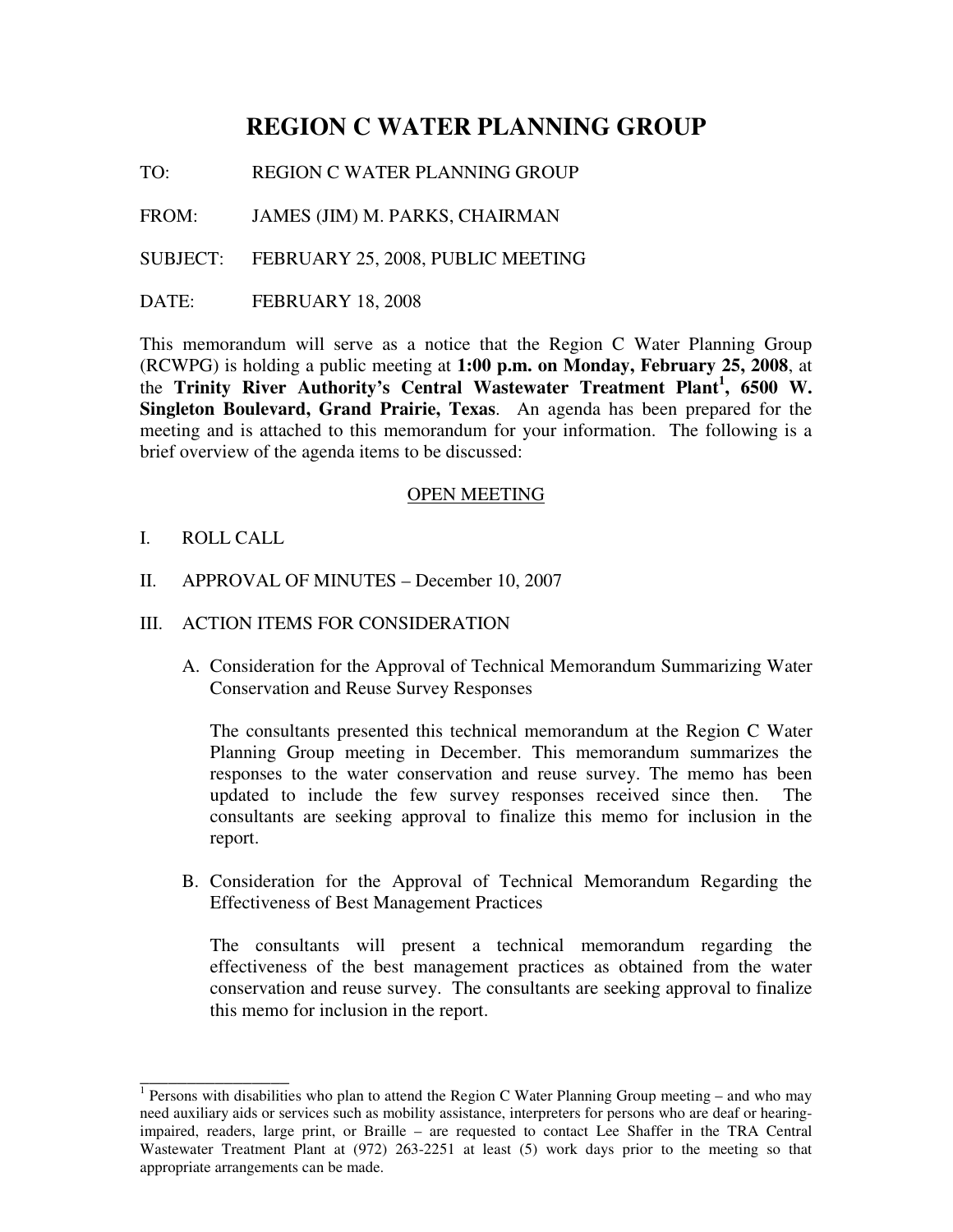### IV. DISCUSSION ITEMS

A. Updates on Special Studies

The consultants will present an update on each of the four special studies:

- 1. Conservation and Reuse
- 2. Toledo Bend
- 3. Athens and Fort Worth Reuse Studies
- 4. Four County Study draft memo on population and demand projections
- 5. Parker-Wise County Study
- 6. County-Wide Meetings
- B. Overview of Key Messages

The consultants will present a summary of the key messages regarding the Region C water planning effort.

C. TWDB Request for Proposals for 2009-2011 Planning

The consultants will discuss the TWDB's Request for Proposal (RFP) for the 2009-2011 time frame.

D. Presentation by John Nielsen-Gammon, Office of the State Climatologist

Mr. John Nielsen-Gammon will present a synopsis of the recent climate changes and projected climate conditions for the future.

E. Schedule Update

The consultants will provide an updated schedule to complete the current special studies and to prepare the 2011 Plan.

## V. OTHER DISCUSSION

- A. Updates from the Chair
	- 1. Study Commission on Region C Water Supply
	- 2. Water Conservation Advisory Council
- B. Report from Regional Liaisons
- C. Report from GMA 8 Liaisons
- D. Report from Texas Water Development Board
- E. Report from Texas Department of Agriculture
- F. Report from Texas Parks and Wildlife Department
- G. Confirmation Date and Location of Next Meeting